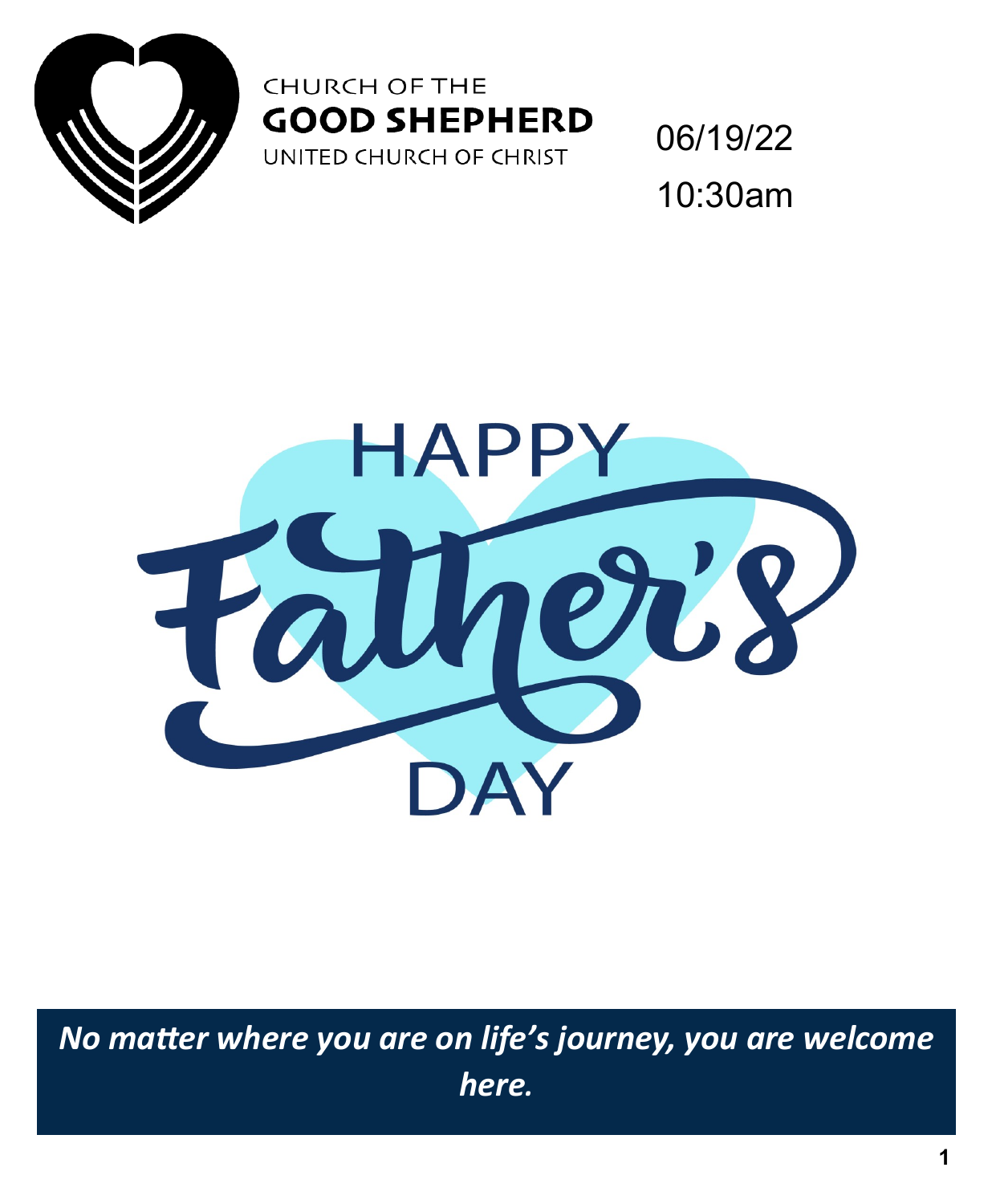#### **June 19th, 2022 Worship Leader:** Joanna Fair **Song Leader:** David Red

**PRELUDE**........................................................................."It is Well With My Soul"

By H. Spafford

Dick Goins, Organ

**WELCOME**…………………..…............................................................Joanna Fair

**HYMN**.................................................................................................................#472

"Precious Lord, Take My Hand"

Verses 1,2,3

**Precious Lord, take my hand Lead me on, let me stand I'm tired, I'm weak, I'm lone Through the storm, through the night Lead me on to the light Take my hand precious Lord, lead me home**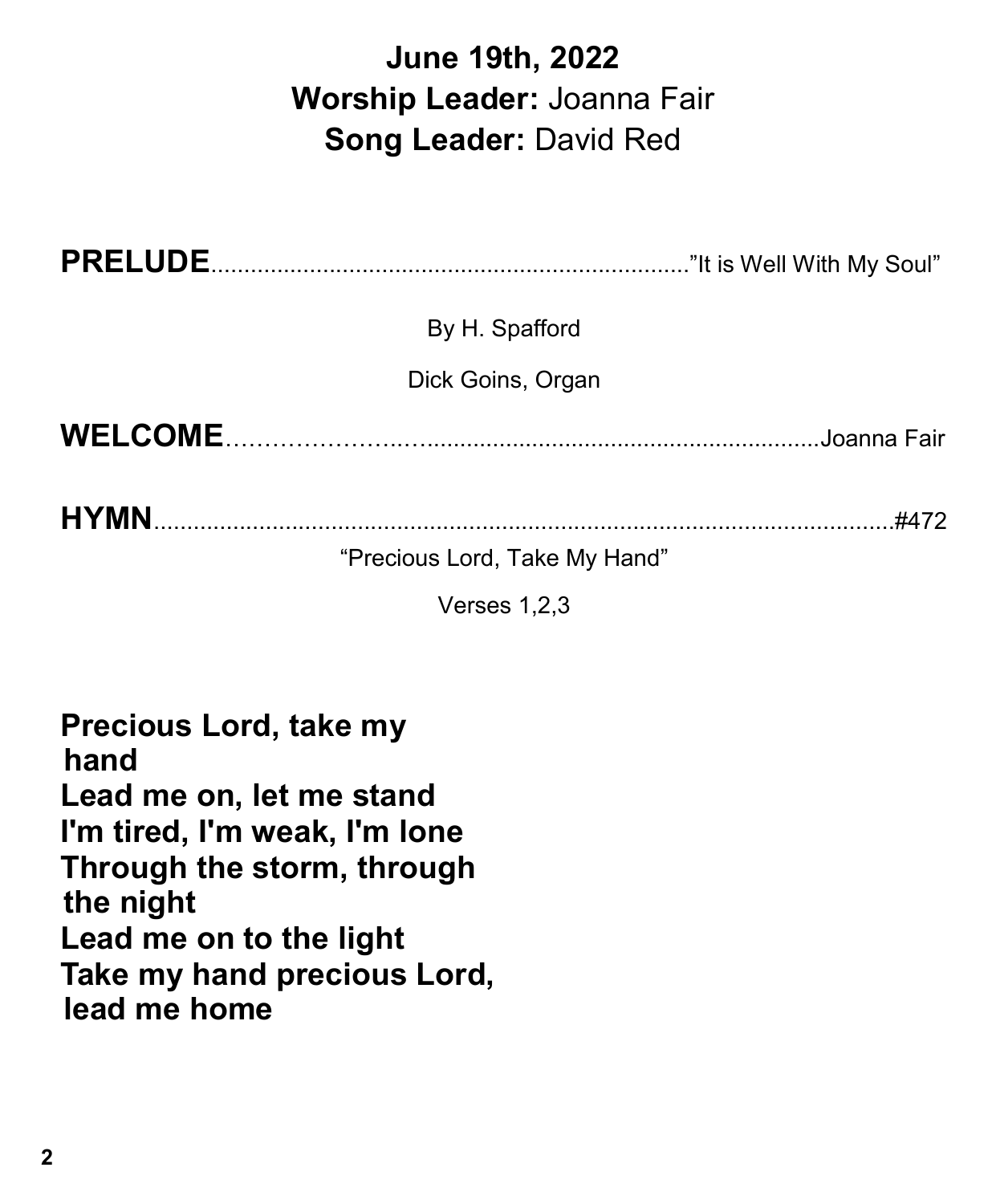**When my way grows drear precious Lord linger near When my light is almost gone Hear my cry, hear my call Hold my hand lest I fall Take my hand precious Lord, lead me home** 

**When the darkness appears and the night draws near And the day is past and gone At the river I stand Guide my feet, hold my hand Take my hand precious Lord, lead me home**

**GREETING OF OUR GUESTS**....................................................Joanna Fair

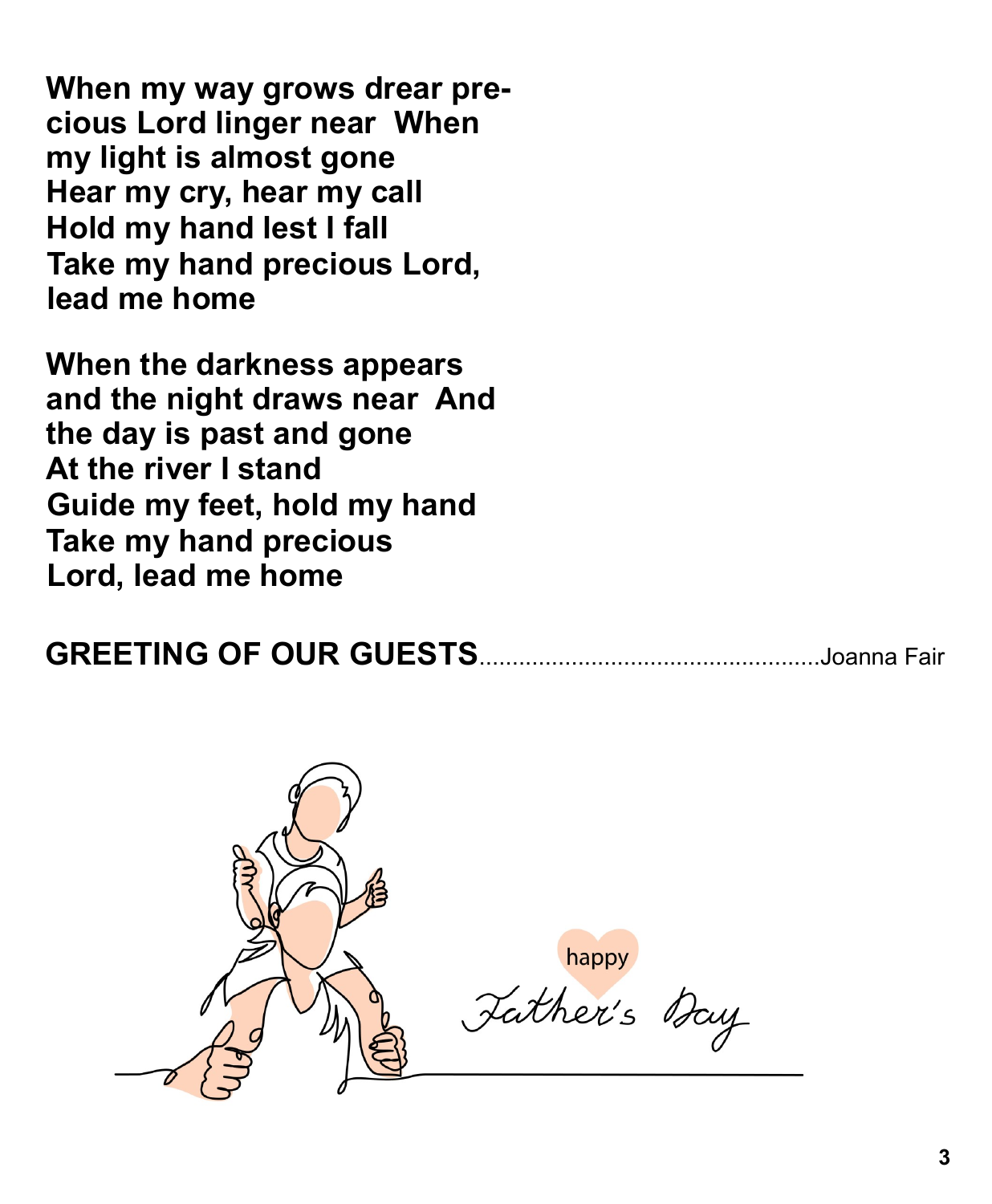## **OPENING REFLECTION:** ......................................."Softly an Tenderly"

by Will L. Thompson arr. Mark Hayes Carol Red, Piano

**JOYS AND CONCERNS**:..................................Rev. Sarah TevisTownes

**PRAYER**:.......................................................................Rev. Sarah TevisTownes

|--|

#### **1 Kings 19:1-15a**

**19 <sup>1</sup>-<sup>2</sup>** King Abab reported to his wife Jezebel everything that Elijah had done, including the massacre of her prophets. Queen Jezebel immediately sent a messenger to Elijah with her threat: "The gods will get you for this and I'll get even with you! By this time tomorrow you'll be as dead as any one of those prophets."

**3-5** When Elijah saw how things were, he ran for dear life to Beersheba, far in the south of Judah. He left his young servant there and then went on into the desert another day's journey. He came to a lone broom bush and collapsed in its shade, wanting in the worst way to be done with it all—to just die: "Enough of this, God! Take my life—I'm ready to join my ancestors in the grave!" Exhausted, he fell asleep under the lone broom bush.

Suddenly, an angel of God shook him awake and said, "Get up and eat!"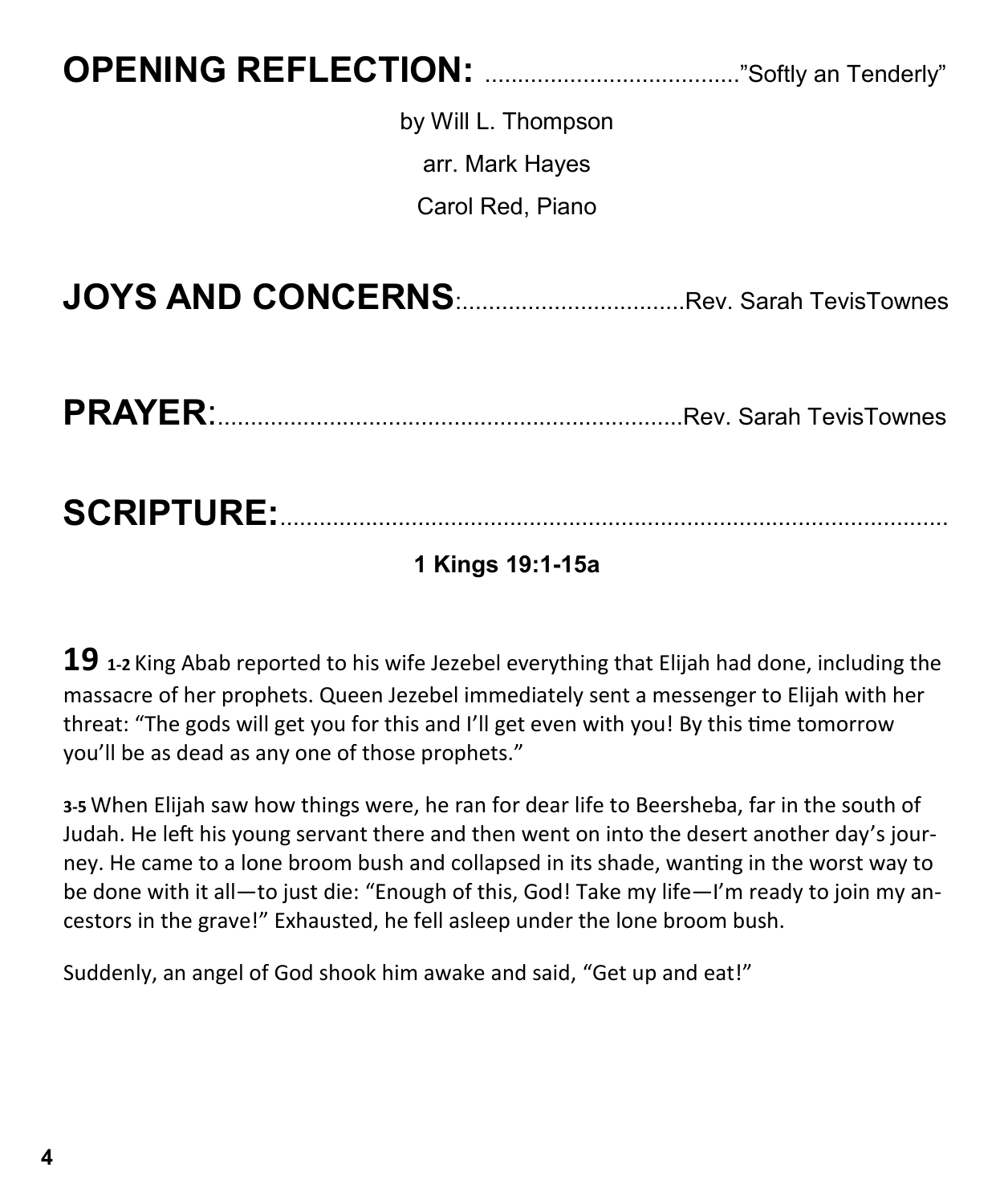**6** He looked around and, to his surprise, right by his head were a loaf of bread baked on some coals and a jug of water. He ate the meal and went back to sleep.

**7** The angel of God came back, shook him awake again, and said, "Get up and eat some more you've got a long journey ahead of you."

**8-9** He got up, ate and drank his fill, and set out. Nourished by that meal, he walked forty days and nights, all the way to the mountain of God, to Horeb. When he got there, he crawled into a cave and went to sleep.

Then the word of God came to him: "So Elijah, what are you doing here?"

**10** "I've been working my heart out for God," said Elijah. "The people of Israel have abandoned your covenant, destroyed the places of worship, and murdered your prophets. I'm the only one left, and now they're trying to kill me."

**11-12** Then he was told, "Go, stand on the mountain at attention before God. God will pass by."

A hurricane wind ripped through the mountains and shattered the rocks before God, but God wasn't to be found in the wind; after the wind an earthquake, but God wasn't in the earthquake; and after the earthquake fire, but God wasn't in the fire; and after the fire a gentle and quiet whisper.

**13-14** When Elijah heard the quiet voice, he muffled his face with his great cloak, went to the mouth of the cave, and stood there. A quiet voice asked, "So Elijah, now tell me, what are you doing here?" Elijah said it again, "I've been working my heart out for God, because the people of Israel have abandoned your covenant, destroyed your places of worship, and murdered your prophets. I'm the only one left, and now they're trying to kill me."

**15** God said, "Go back the way you came through the desert to Damascus."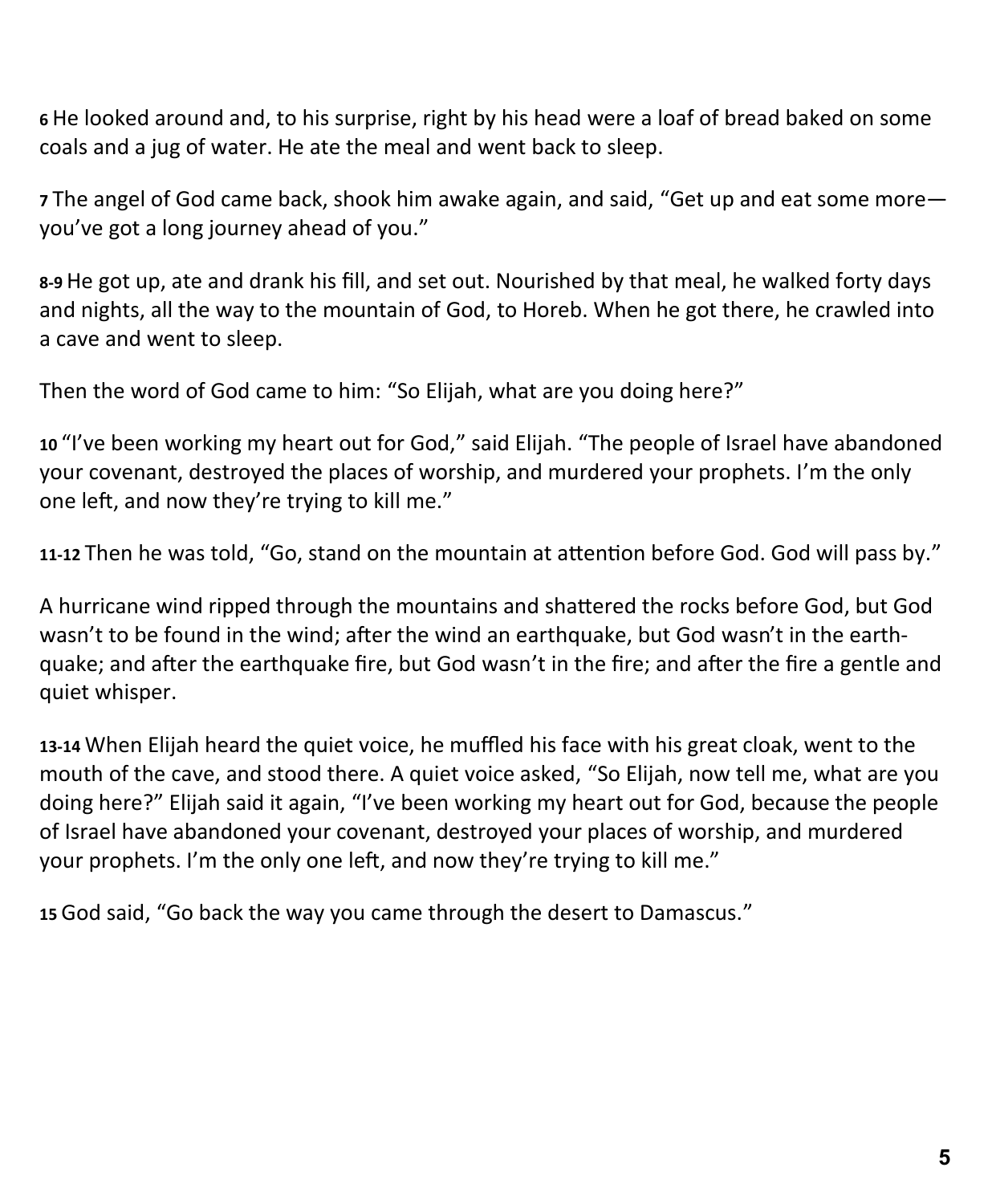|--|--|

| <b>HYMN</b> |                   |
|-------------|-------------------|
|             | Verses 1, 2, 4, 5 |

**1 Dear God, embracing human-kind, forgive our foolish ways; Reclothe us in our rightful mind, in purer lives your service find, in deeper reverence, praise.**

**2 In simple trust like theirs who heard, beside the Syrian sea, The gracious calling of your word, let us, like them, be spirit stirred, rise up and followers be.** 

**4 Drop your still dews of quietness, till all our strivings cease; Take from our souls the strain and stress, and let our ordered lives confess the beauty of your peace.**

**5 Breathe through the pulses of desire your coolness and your balm; Let sense be numb, let flesh retire; speak through the earthquake, wind, and fire, O still, small voice of calm.**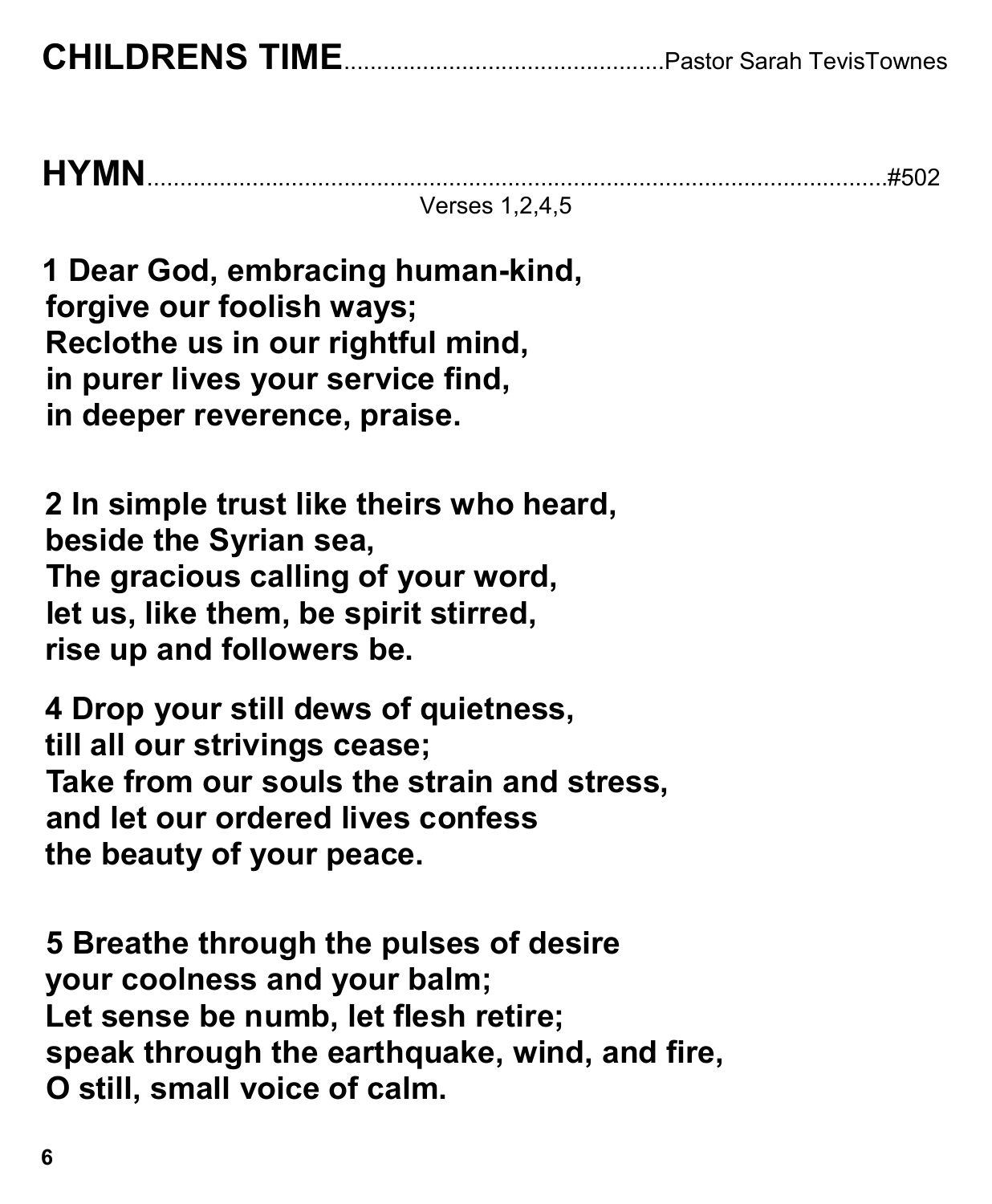# **PASTORAL PRAYER— SILENT PRAYER—**

### **PRAYER OF JESUS**

Our Father, Our Mother, Who is in Heaven, Holy be Your name, Your Kin(g)dom come, Your will be done, On Earth as it is in Heaven. Give us this day our daily bread And forgive us our debts as we forgive our debtors. And do not lead us into temptation, But deliver us from evil, For yours is the Kin(g)dom and the Power and the glory, Now and forever, Amen.

|--|--|

**OFFERTORY**............................................................"There is a Balm in Gilead"

David & Carol Red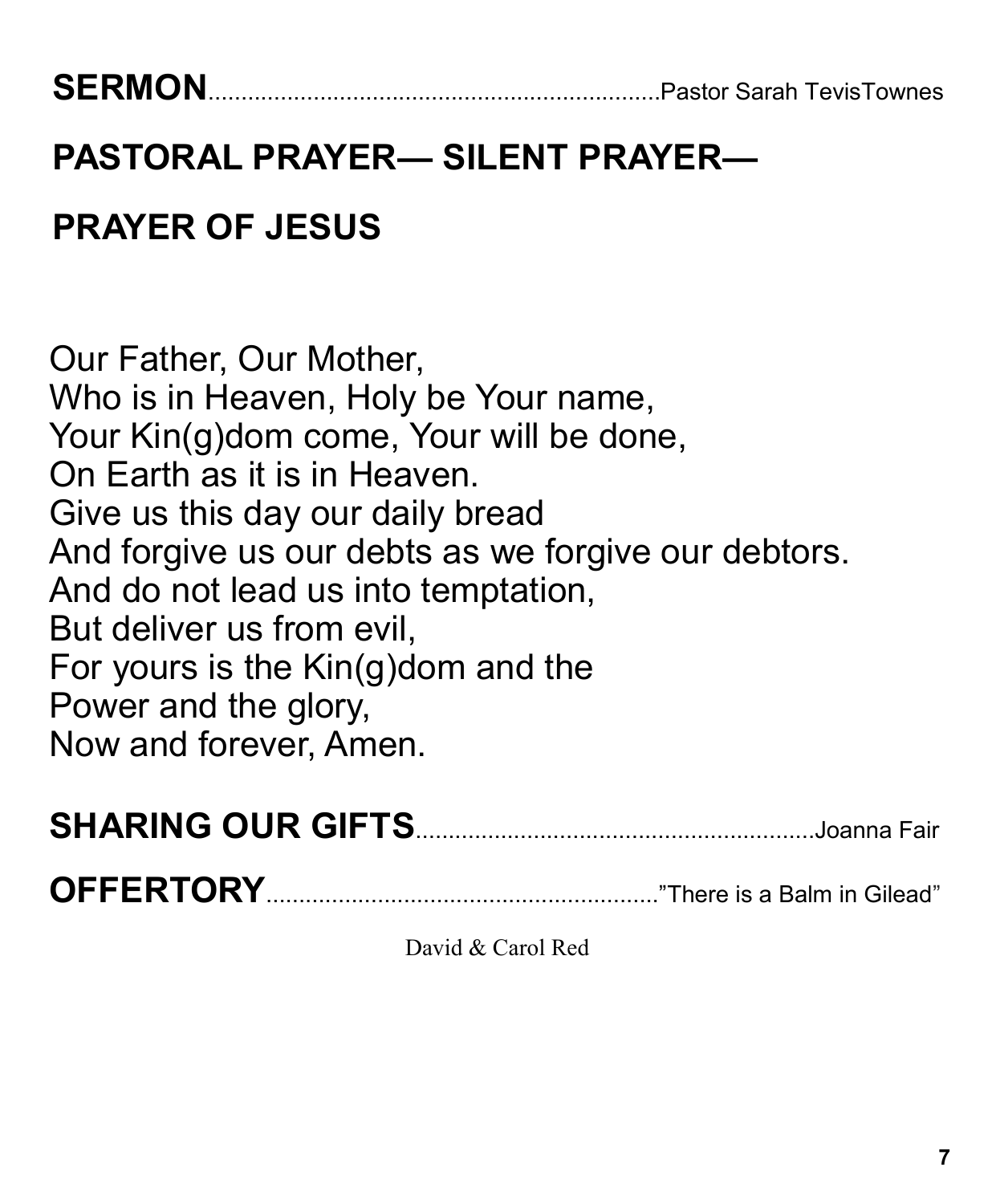## **DOXOLOGY**.................................................................................................

Praise God from whom all blessings flow. Praise God all creatures here below. Alleluia! Alleluia! Praise God the source of all our gifts. Praise Jesus Christ whose power uplifts. Praise the Spirit, Holy Spirit. Alleluia! Alleluia! Alleluia!

# **PRAYER OF DEDICATION**......................................................Joanna Fair

# **CLOSING HYMN**........................................................................................#476

" How Can I Keep from Singing"

Verses 1,2,4

**1 My life flows on in endless song, above earth's lamentation. I hear the sweet, though far-off hymn that hails a new creation.** 

**Through all the tumult and the strife I hear the music ringing: It finds an echo in my soul— How can I keep from singing?**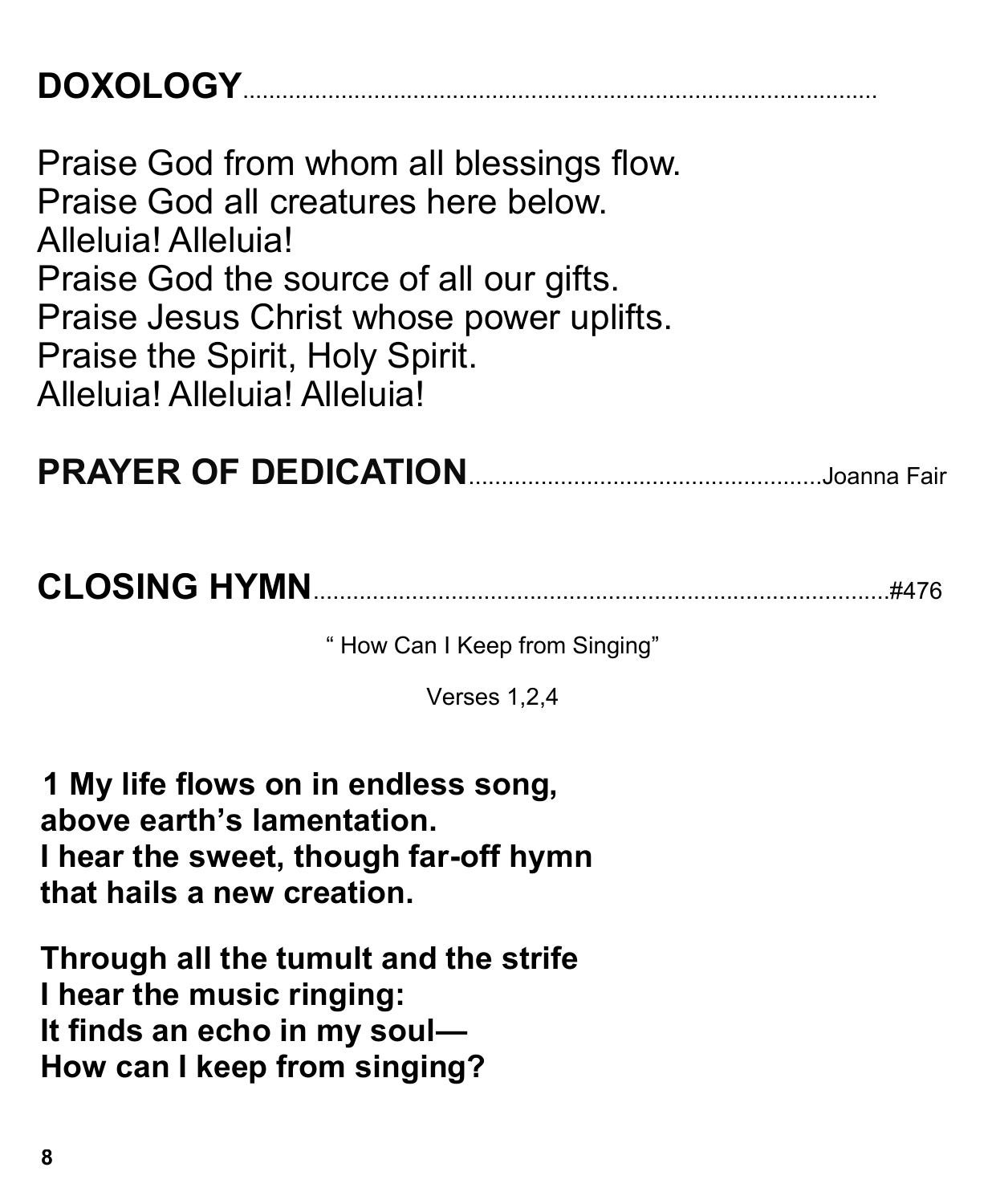**2 What though my joys and comforts die? My Savior still is living What though the shadows gather 'round? A new song Christ is giving. No storm can shake my inmost calm while to that Rock I'm clinging. Since Love commands both heav'n and earth, how can I keep from singing?**

**4 I lift my eyes, the cloud grows thin; I see the blue above it; And day by day this pathway smooths, Since first I learned to love it.** 

## **LIFE OF OUR COMMUNITY**..........................................................

**CLOSING REFLECTION:**......................"There Is a Name I Love to Hear"

arr Mary Ellen Kerrick, anonymous tune

Carol Red, Piano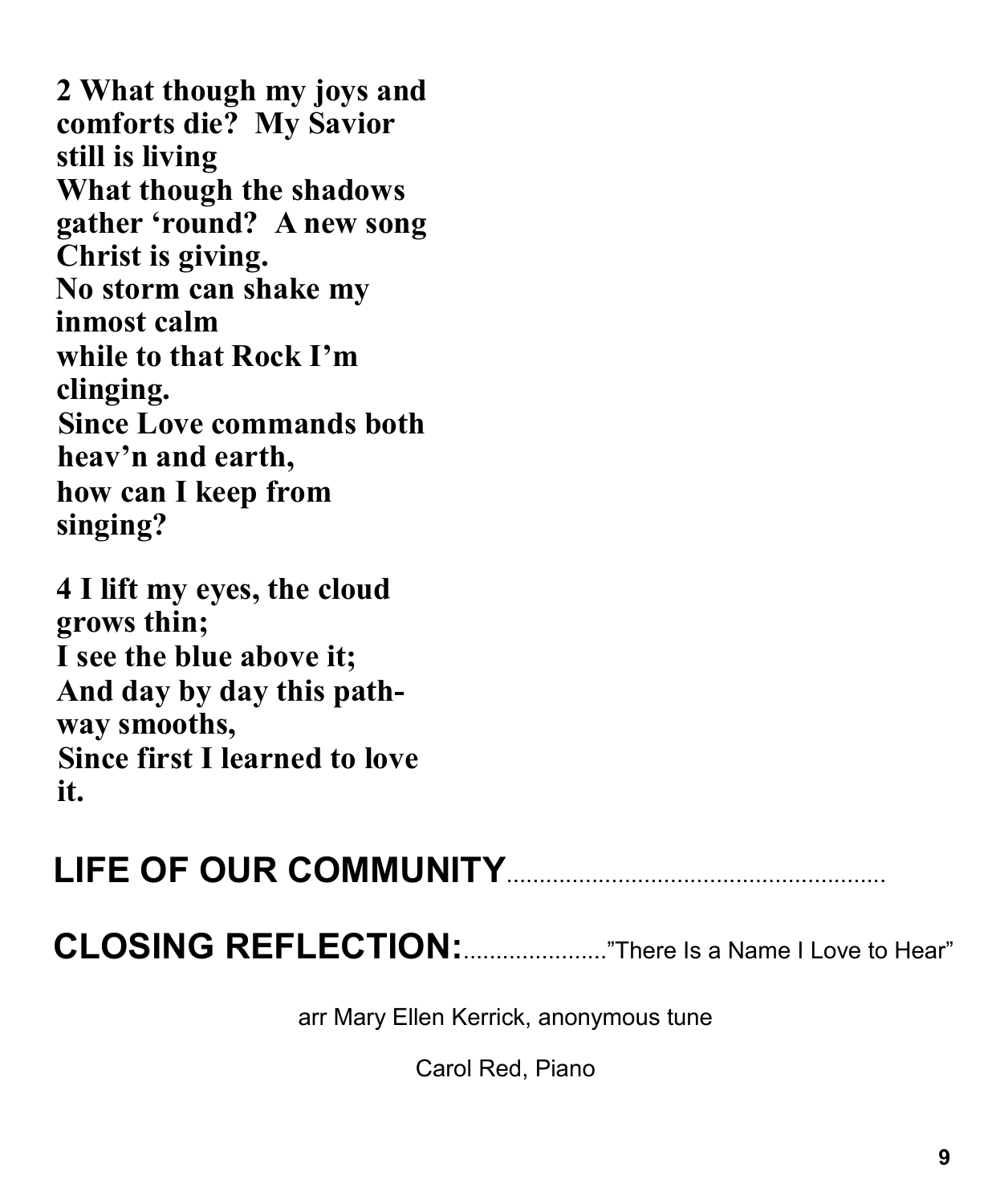**BENEDICTION**........................................................Pastor Sarah TevisTownes

**POSTLUDE**..................................................................................."And Can It Be"

by Charles Wesley Dick Goins, Organ

# *SAVE THE DATE*

\_\_\_\_\_\_\_\_\_\_\_\_\_\_\_\_\_\_\_\_\_\_\_\_\_\_\_\_\_\_\_\_\_\_\_\_\_\_\_\_\_\_\_\_\_\_\_\_\_\_\_\_\_\_\_\_\_\_\_\_\_\_\_\_\_\_

Sundae Social

Wed June 22

#### 7pm

We will be gathering to make our own Sundaes and Socialize. More info later this week in your emails.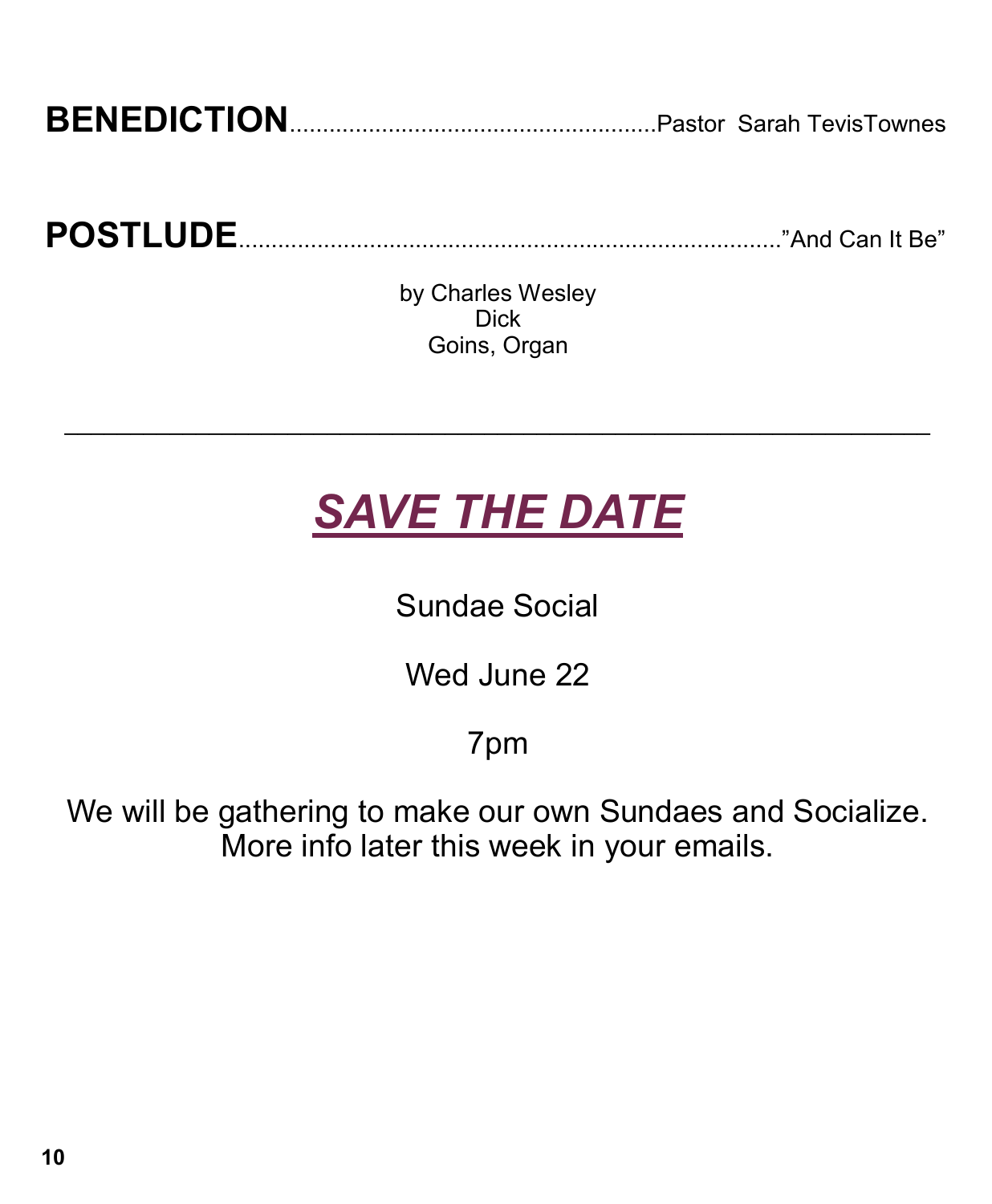#### **Please Pray For**

# **Susan Olson-** by Roberta Glaser for Healing **Brent Williams-** by Katherine Williams for Healing **Richard Mitchell & Ruth Randal—**by Sue& Don Newman for health